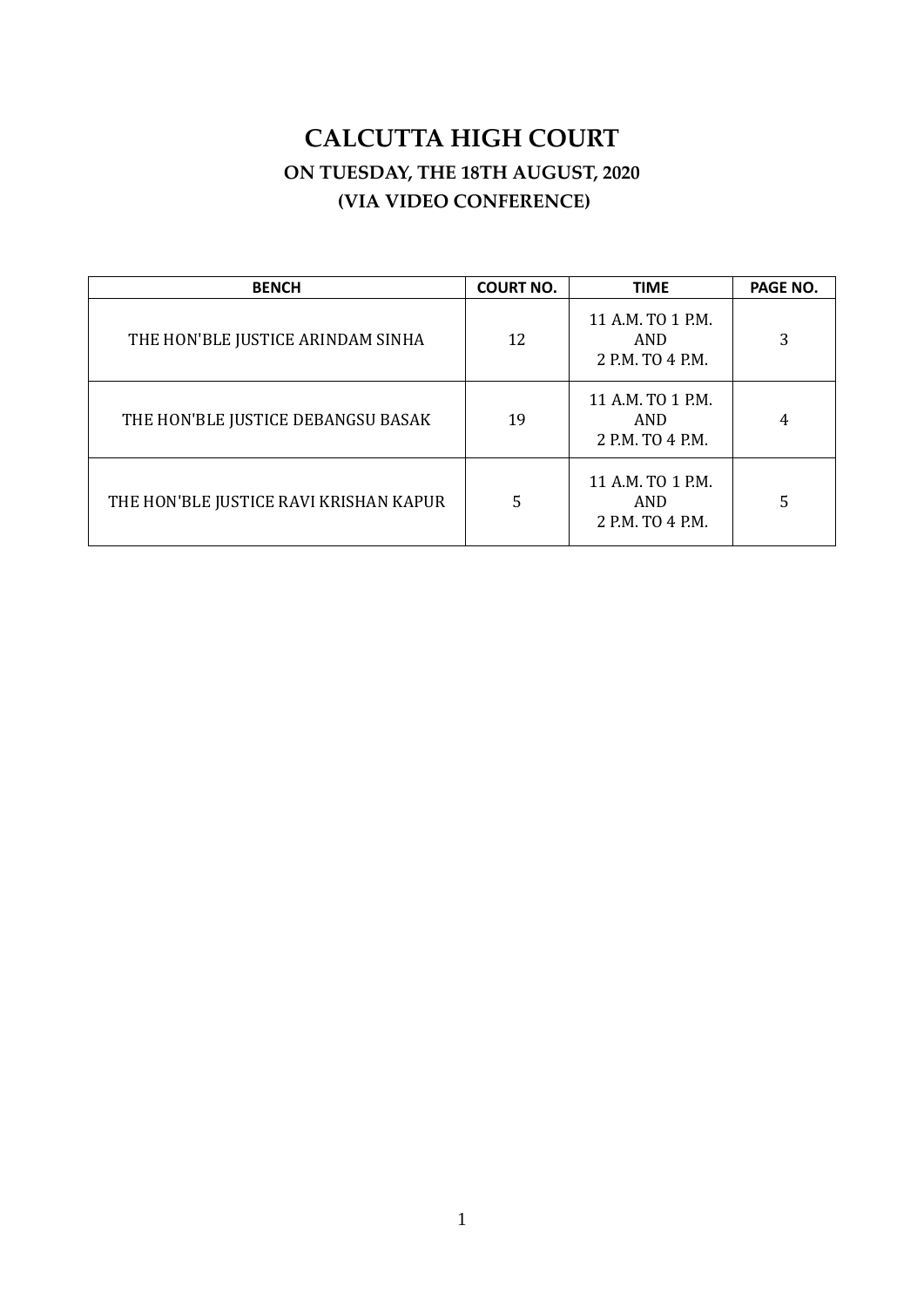# **URGENT NOTICE**

- 1) Learned Advocates of all the parties and/or Party in-person intend to receive LINK for taking part in the Virtual Court proceedings shall have to fill up the **V-Court Contact details submission'** form (available at the Home page of the website of Calcutta High Court) mandatorily, after publication of the Cause List of a particular day till 9:00 a.m. of the date of hearing. LINK could not be shared in case of failure to submit the above form.
- 2) Link will be sent to the Learned Advocate/Party-in-person in cluster and will let them join in VC, one item prior to their matter, in order to prevent any kind of disruption in Court proceeding.
- 3) In this regard, Learned Advocate/Party-in-person are requested to follow the Display Board of Calcutta High Court to ascertain the running serial of the respective Hon'ble Benches, which is available at [https://www.calcuttahighcourt.gov.in/Display-Board.](https://www.calcuttahighcourt.gov.in/Display-Board)
- 4) Learned Advocate/Party-in-person are requested to keep their microphone muted except while interacting with the Hon'ble Bench.
- 5) Learned Advocate/Party-in-person are requested to write their respective item numbers, prefixing his/her name, while joining the V.C. Session.
- 6) To avoid echo, Learned Advocate/Party-in-person are requested not to use more than one device at the same time in the same room. They are also requested to avoid using overhead or pedestal fan, as it creates additional noise.
- 7) According to the Notification No. 1952-RG, dated 23.7.2020 filing of a fresh matter or communication for correction of any order of the principal Bench shall be made to the email id  $\frac{\sec 2c}{\sec 2c}$  and  $\cos$ all working days upto 3 p.m. Filing of a fresh matter or communication for correction of any order of the Circuit Benches at Port Blair and Jalpaiguri shall be made to the email id [circuit.chcfiling@gmail.com](mailto:circuit.chcfiling@gmail.com) on all working days upto 3 p.m. The memo of evidence may be filed at respective emails within the stipulated time.

# Kind co-operation is solicited for smooth conduct of the Court proceedings through "Microsoft Teams".

By Order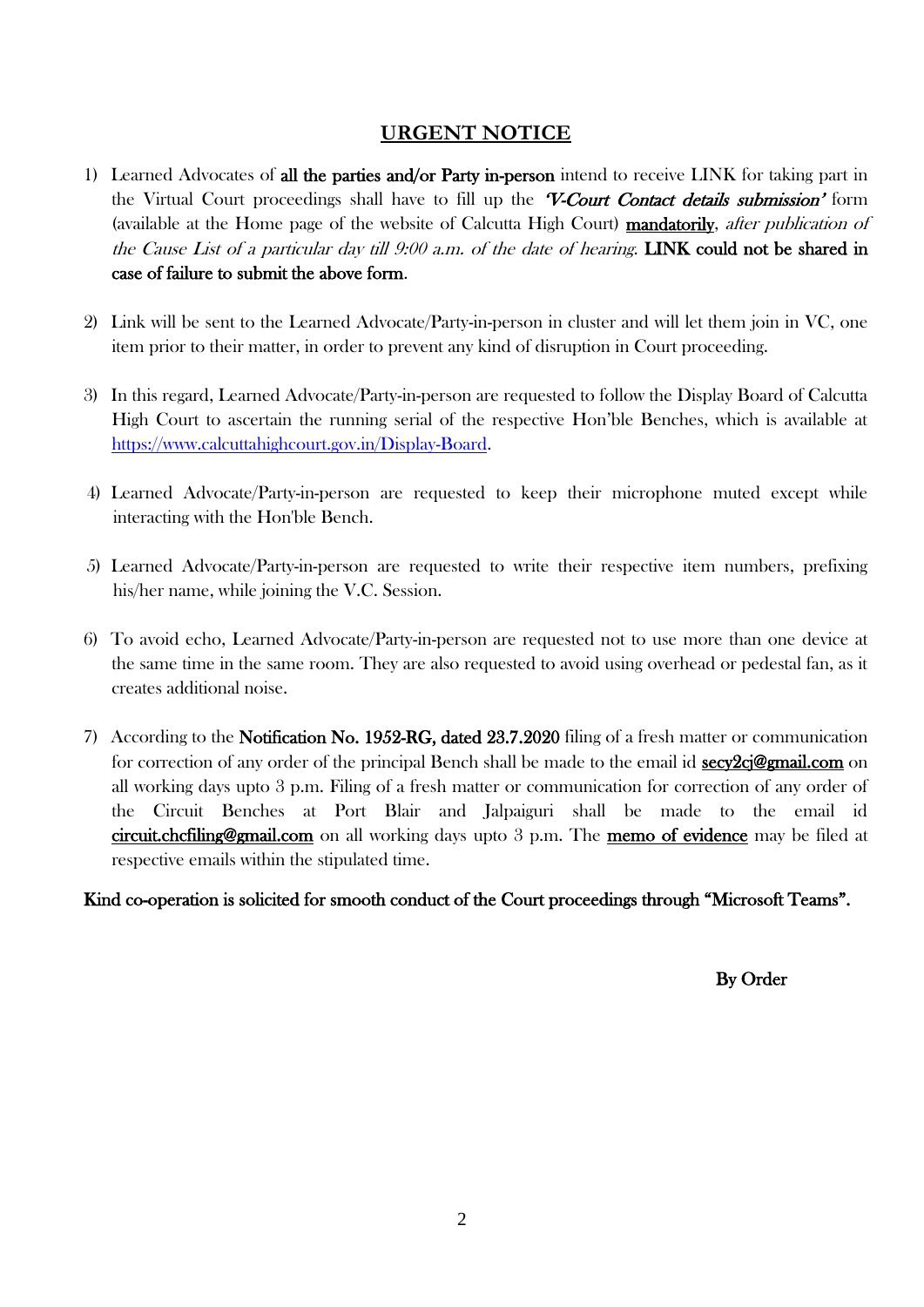# **ORIGINAL SIDE ON TUESDAY, THE 18TH AUGUST, 2020 COURT NO. 12 (VIA VIDEO CONFERENCE)**

### **11.00 A.M.**

### **HON'BLE JUSTICE [ARINDAM SINHA](#page-0-0)**

#### **NOTE : MATTERS WILL BE TAKEN UP THROUGH PHYSICAL HEARING ONLY WHEN BOTH THE PARTIES ARE AGREED.**

 **NEW MOTIONS**

 **-----------**

| 1. CS 199/2015 |  |  |                                 | BALARAM DEVELOPERS PVT. LTD. & ANR. Vs |  |  |  |                     | <b>DWIP RAJ BASU</b> |
|----------------|--|--|---------------------------------|----------------------------------------|--|--|--|---------------------|----------------------|
|                |  |  |                                 | MANIKLAL CHOWDHURY & ORS.              |  |  |  | <b>SINTHIA BALA</b> |                      |
|                |  |  | $(DEF. NOS. 12 - 18 AND 23-24)$ |                                        |  |  |  |                     |                      |

 **NEW CHAMBER APPLICATIONS ------------------------**

**2. GA 913/2020 JYOTSNA KUMARI MOGHA Vs JOYDEEP GUHA MUKESH MOGHA** 

#### **WITH**

 **EC 85/2019**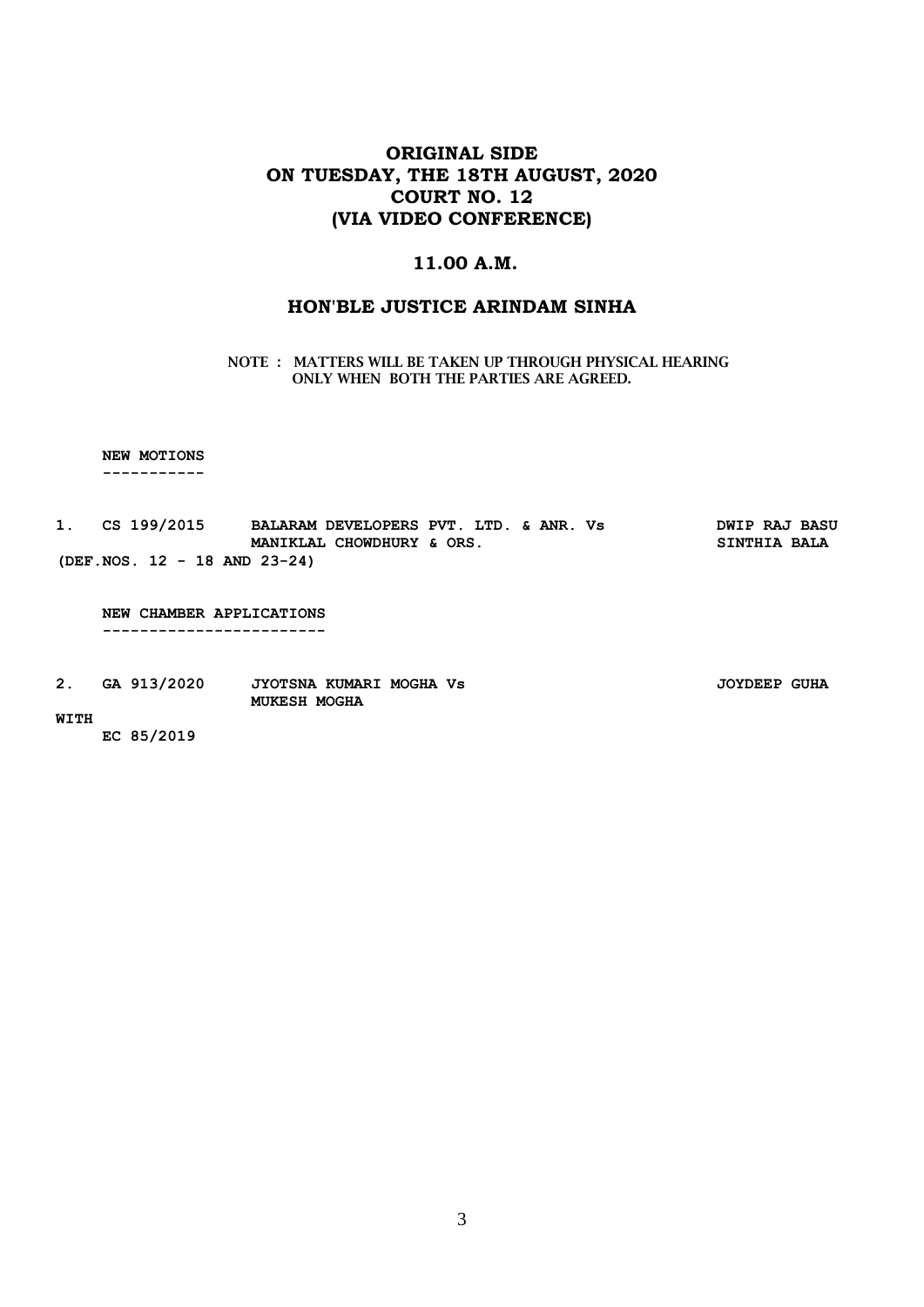# **ORIGINAL SIDE ON TUESDAY, THE 18TH AUGUST, 2020 COURT NO. 19 (VIA VIDEO CONFERENCE)**

### **11.00 A.M.**

### **HON'BLE JUSTICE DEBANGSU BASAK**

**NOTE : MATTERS WILL BE TAKEN UP THROUGH PHYSICAL HEARING ONLY WHEN BOTH THE PARTIES ARE AGREED.**

 **NEW MOTIONS**

|  |  |  |  |  | ----------- |  |
|--|--|--|--|--|-------------|--|
|  |  |  |  |  |             |  |

| 1.                   | AP 476/2018                | UNION OF INDIA & ANR. Vs<br>PAM DEVELOPMENTS PVT LTD                          | APARNA BANERJEE<br>M.M. ROY |
|----------------------|----------------------------|-------------------------------------------------------------------------------|-----------------------------|
| 2.                   | AP 205/2020<br>GA 946/2020 | <b>JVS INNOVATIONS PVT LTD Vs</b><br><b>JSW FOUNDATION</b>                    | <b>JITENDRA PATNAIK</b>     |
| 3.<br><b>MORGANS</b> | GA 852/2020                | CIVIL ENGINEERS ENTERPRISES PRIVATE LIMITED Vs<br>STATE OF<br><b>NAGALAND</b> | SANDERSONS &                |
| WITH                 |                            |                                                                               |                             |
|                      | CS 26/2018                 |                                                                               |                             |
|                      |                            |                                                                               |                             |
| 4.                   | GA 853/2020                | RAMESH CO. Vs<br>IMPERIAL TUBES PRIVATE LIMITED                               | SOUMALYA GANGULI            |
| WITH                 |                            |                                                                               |                             |
|                      | EC 116/2020                |                                                                               |                             |

 **GA 877/2020 RVWO 6/2020**